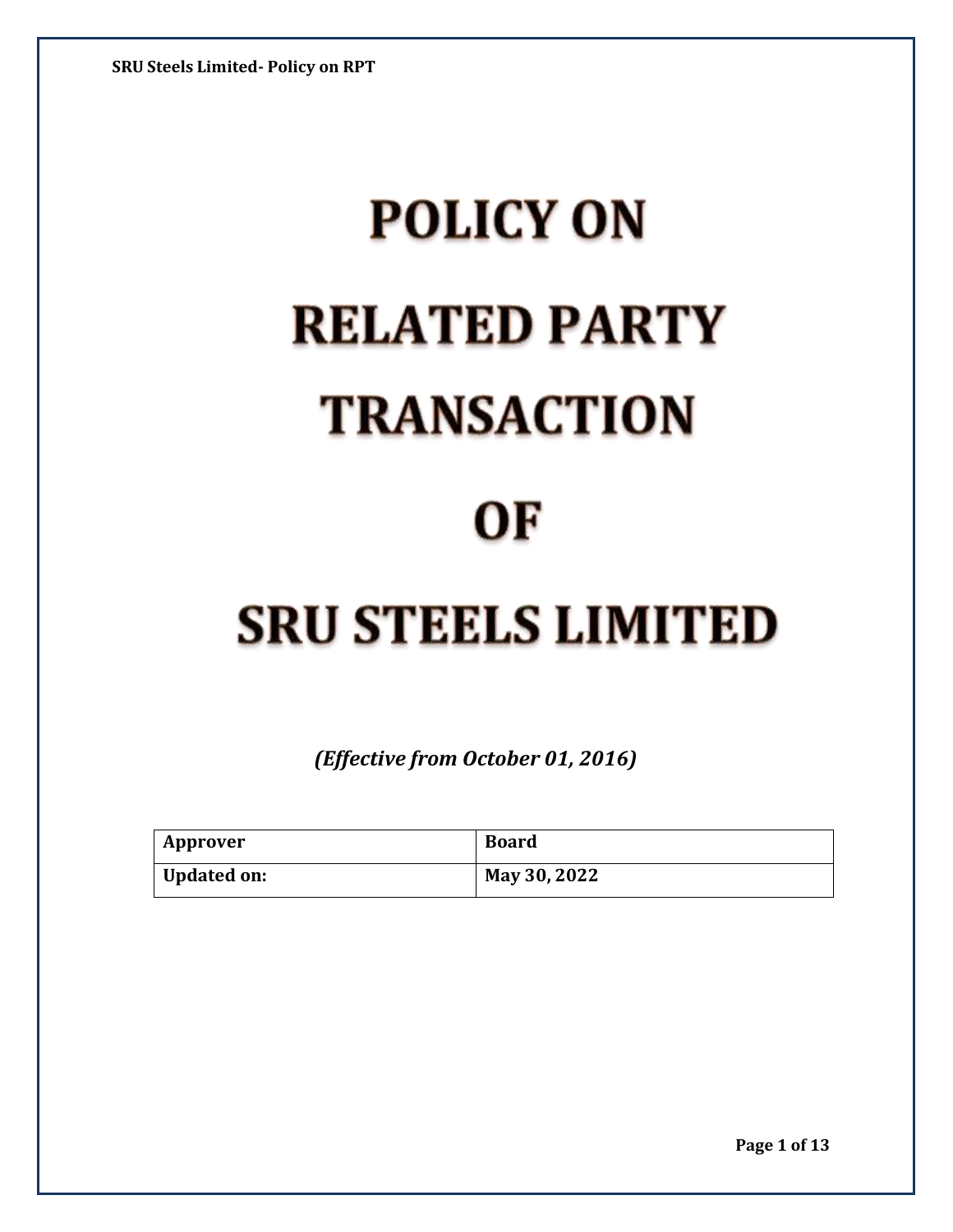#### **TABLE OF CONTENT**

| N <sub>O</sub> | <b>DETAILS</b>                                    | PAGE NO.  |
|----------------|---------------------------------------------------|-----------|
| 1.             | <b>INTRODUCTION</b>                               | 3         |
| 2.             | <b>OBJECTIVES</b>                                 | 3         |
| 3.             | <b>DEFINITIONS</b>                                | $3 - 6$   |
| 4.             | REVIEW AND APPROVAL OF RELATED-PARTY TRANSACTIONS | $7-9$     |
| 5.             | <b>OMNIBUS APPROVAL</b>                           | 10        |
| 6.             | APPROVAL OF THE BOARD AND THE SHAREHOLDERS        | $11 - 12$ |
| 7.             | <b>DISCLOSURE</b>                                 | 12        |
| 8.             | <b>POLICY REVIEW</b>                              | 12        |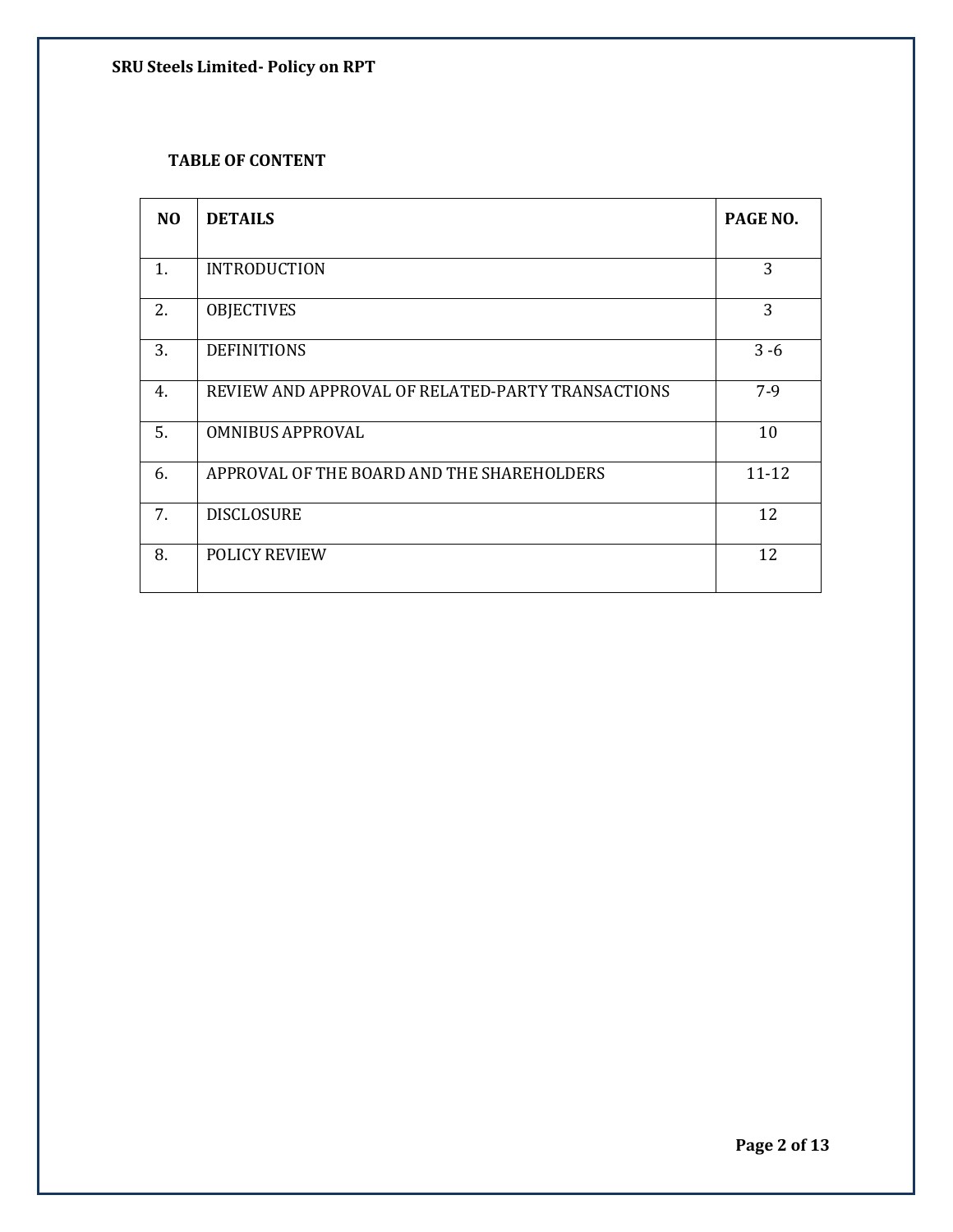#### **1. INTRODUCTION**

SRU Steels Limited ("the Company") has formulated this Related Party transaction Policy("this Policy") in line with the Regulation 23 of the Securities & Exchange Board of India ( Listing Obligation and Disclosure Requirements),2015 as amended by Securities and Exchange of India ( Listing Obligation and Disclosure Requirements) ( Sixth Amendment) Regulations, 2021 ( "**LODR Regulations**").

This Policy shall regulate the transactions between the Company and its Related Parties as per the requirements and disclosures under the applicable laws and regulations.

#### **2. OBJECTIVES**

The Board of Directors of the Company has approved this Policy to set forth the procedures under which transactions between the Company and Related Parties shall be identified and reviewed for approval or ratification in accordance with the procedures set forth below and as prescribed under LODR Regulations and the Companies Act 2013 and the rules framed thereunder (including any statutory modification(s) or reenactment thereof) (the "Act").

No Related Party transaction may be entered into or no existing Related Party transaction shall be modified or renewed by the Company, except in accordance with the provisions of this Policy.

#### **3. DEFINITIONS**

a) **"Associate Company"** in relation to another company, means a company in which that other company has a significant influence, but which is not a subsidiary company of the company having such influence and includes a joint venture company.

Explanation.—For the purpose of this clause,—

- i. the expression "significant influence" means control of at least twenty per cent. of total voting power, or control of or participation in business decisions under an agreement;
- ii. the expression "joint venture" means a joint arrangement whereby the parties that have joint control of the arrangement have rights to the net assets of the arrangement;
- b) "**Audit Committee**" or "**Committee**" means the audit committee of the Board of Directors of the Company constituted in accordance with the requirements prescribed under the Act and LODR Regulations.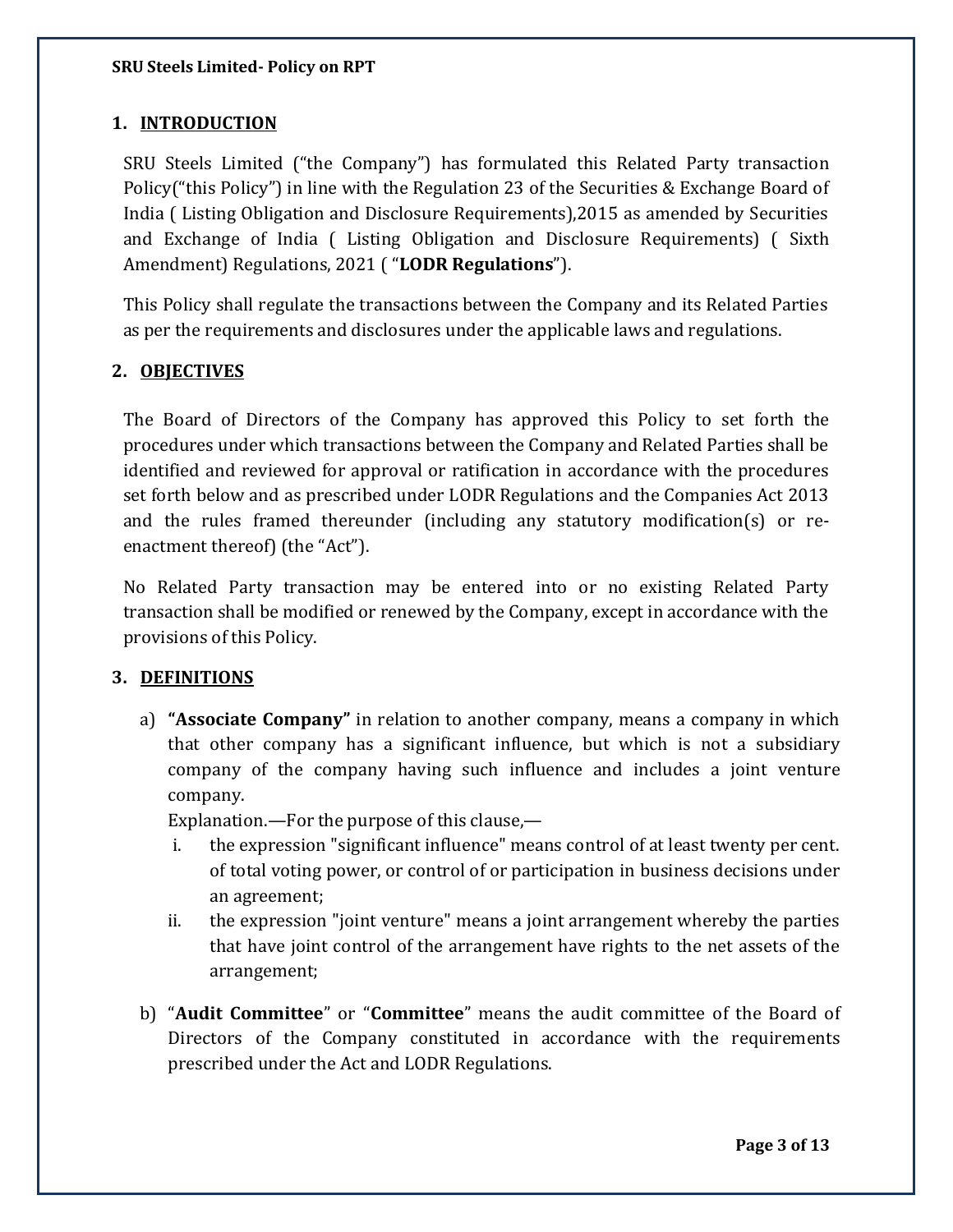c) "**Holding company**", in relation to one or more other companies, means a company of which such companies are subsidiary companies.

Explanation- For the purposes of this clause, the expression "company" includes anybody corporate.

- d) **"Key Managerial Personnel"** shall have the meaning prescribed under the Companies Act, 2013
- e) **"Arm's length transaction"** means a transaction between two related parties that is conducted as if they were unrelated, so that there is no conflict of interest.
- f) **"Material Related Party Transaction"** means any transaction/ transactions to be entered into individually or taken together with previous transactions during a financial year exceeds 1,000 crore or 10% of the annual consolidated turnover of the Company as per its last audited financial statements, whichever is lower.

Notwithstanding the above, a transaction involving payments made to a related party with respect to brand usage or royalty shall be considered material if the transaction(s) to be entered into individually or taken together with previous transactions during a financial year, exceeds five percent of the annual consolidated turnover of the Company as per the last audited financial statements of the Company.

- *g)* **"Related Party": -** an entity shall be considered related to the Company if*:*
	- i. such entity is a related party under Section 2(76) of the Act ; or
	- ii. such entity is a related party under the applicable accounting standards.

Provided that:

a) any person or entity forming a part of the promoter or promoter group of the Company; or

- b) any person or any entity, holding equity shares:
- (i) of 20% or more; or
- (ii) of ten per cent or more, w.e.f 01.04.2023.

in the Company either directly or on a beneficial interest basis as provided under Section 89 of the Companies Act, 2013, at any time, during the immediately preceding financial year;

shall be deemed to be a related party. (Annexure –A)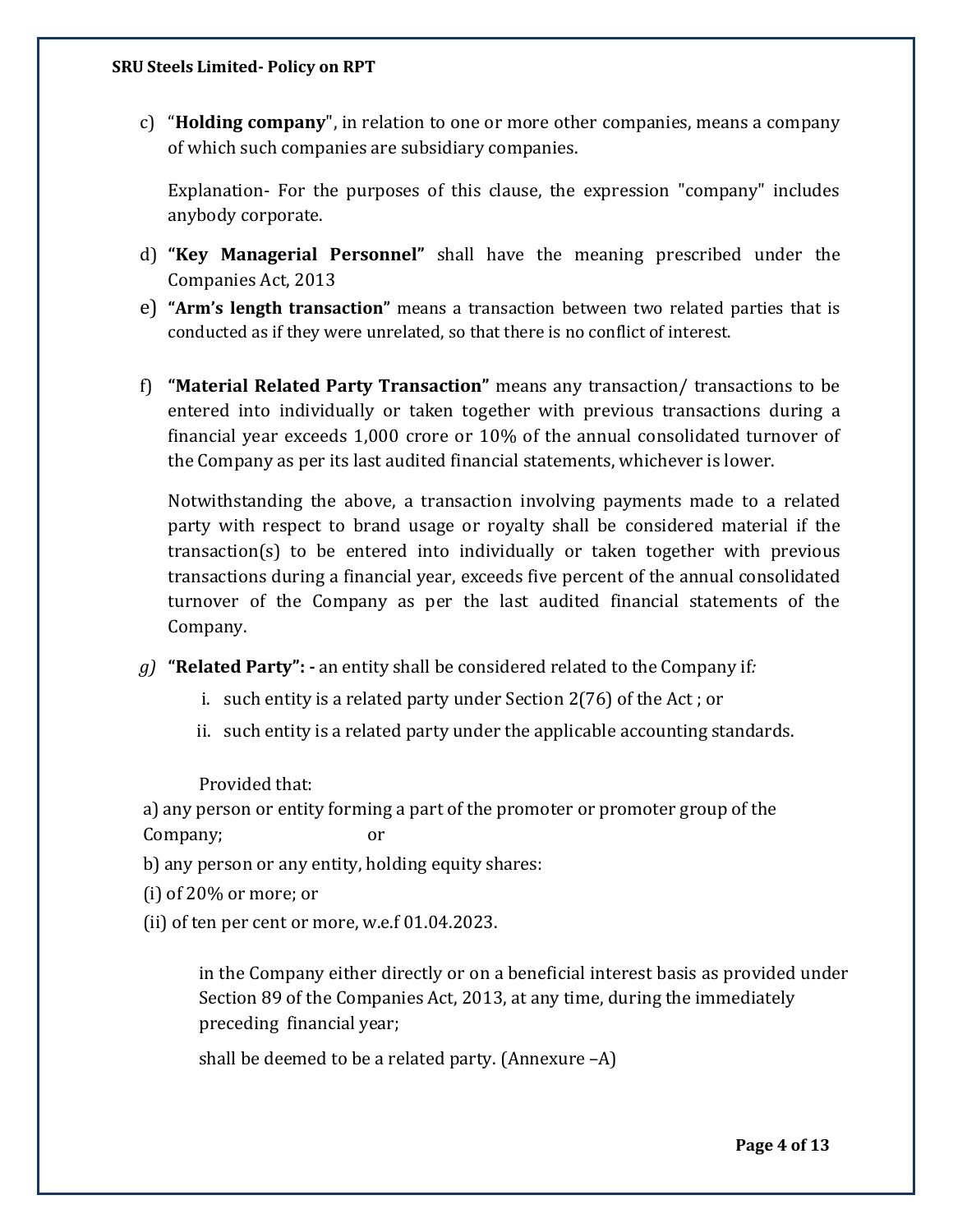- h) "**Related party transaction**" means a transaction involving a transfer of resources, services or obligations between:
	- (i) a listed entity or any of its subsidiaries on one hand and a related party of the listed entity or any of its subsidiaries on the other hand; or

(ii) a listed entity or any of its subsidiaries on one hand, and any other person or entity on the other hand, the purpose and effect of which is to benefit a related party of the listed entity or any of its subsidiaries, with effect from April 1, 2023;

regardless of whether a price is charged and a "transaction" with a related party shall be construed to include a single transaction or a group of transactions in a contract:

Provided that the following shall not be a related party transaction:

(a) the issue of specified securities on a preferential basis, subject to compliance of the requirements under the Securities and Exchange Board of India (Issue of Capital and Disclosure Requirements) Regulations, 2018;

(b) the following corporate actions by the listed entity which are uniformly applicable/offered to all shareholders in proportion to their shareholding:

i. payment of dividend; ii. subdivision or consolidation of securities; iii. issuance of securities by way of a rights issue or a bonus issue; and iv. buy-back of securities.

(c) acceptance of fixed deposits by banks/Non-Banking Finance Companies at the terms uniformly applicable/offered to all shareholders/public, subject to disclosure of the same along with the disclosure of related party transactions every six months to the stock exchange(s), in the format as specified by the Board:

- i) **"Material Modification**" means modification(s) in the pricing or overall transaction value of a previously approved related party transaction having a variance of 20% (twenty percent) or more.
- j) **"Relative"** shall have the meaning prescribed to it under the Companies Act, 2013. A person shall be deemed to be relative of another, if he or she is related to another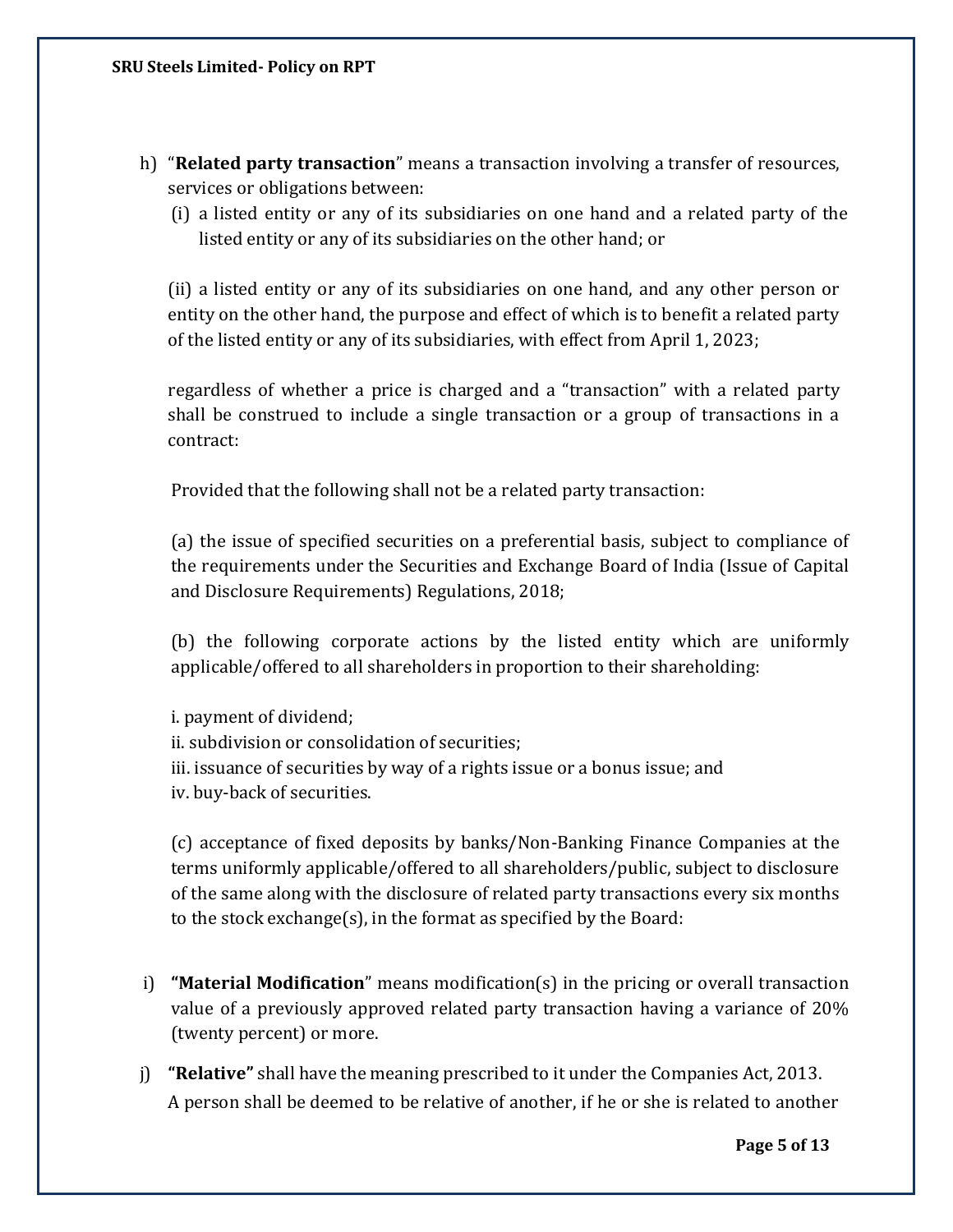in the following manner namely;

- i. they are members of a Hindu undivided family;
- ii. they are husband and wife; or
- i. Father (including step-father)
- ii. Mother (including step-mother)
- iii. Son (including step-son)
- iv. Son's wife
- v. Daughter
- vi. Daughter's husband
- vii. Brother (including step-brother)
- viii. Sister (including step-sister)
- k) **"Subsidiary company" or "Subsidiary"** in relation to any other company (that is to say the holding company), means a company in which the holding company
	- i. controls the composition of the Board of Directors; or
	- ii. exercises or controls more than one-half of the total voting power either at its own or together with one or more of its subsidiary companies:

Provided that such class or classes of holding companies as may be prescribed shall not have layers of subsidiaries beyond such numbers as may be prescribed.

**Explanation**- For the purposes of this clause,-

- i. a company shall be deemed to be a subsidiary company of the holding company even if the control referred to in sub-clause (i) or sub-clause (ii) is of another subsidiary company of the holding company;
- ii. the composition of a company's Board of Directors shall be deemed to be controlled by another company if that other company by exercise of some power exercisable by it at its discretion can appoint or remove all or a majority of the directors;
- iii. the expression "company" includes anybody corporate;
- iv. "layer" in relation to a holding company means its subsidiary or subsidiaries;

All other words and expressions used but not defined in these regulations, but defined in the Act or the Companies Act, 2013, the Securities Contracts (Regulation) Act, 1956, the Depositories Act, 1996 and/or the rules and regulations made thereunder shall have the same meaning as respectively assigned to them in such Acts or rules or regulations or any statutory modification or re-enactment thereto, as the case may be.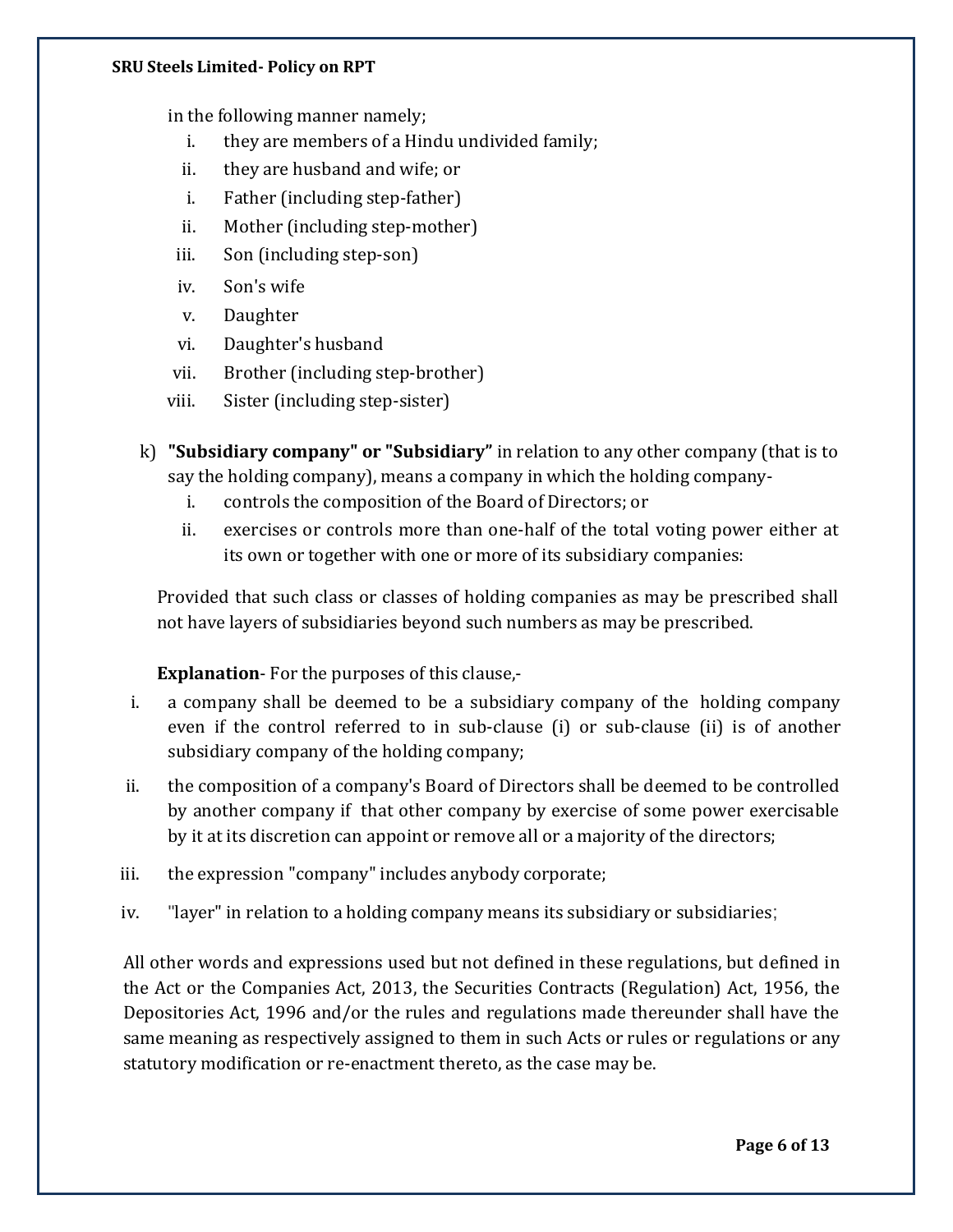#### **4. RELATED PARTIES**

The Related Parties of the Company would have to be identified and ascertained in light of the aforementioned definition of Related Party.

Each director, manager and key managerial personnel of the Company shall disclose to the Company, a list of all persons, companies, firms, body corporates and other entities (together with their interest/holding thereunder) who/which would be categorized as a Related Party to the Company. The list shall be submitted to the Company :

(i) at the time of appointment of such person to office; and

(ii) at the first meeting of the Board held in every financial year,

subject to immediately intimating the Company of any modification/variation to the list so provided.

The obligations of the directors and key managerial personnel of the Company to disclose their interest as required under the Act are in addition and not in substitution of the aforementioned obligations. In addition, the directors have to give an undertaking that all business transactions entered into between the Company and themselves comply with the terms of this Policy.

Similarly, the disclosure obligations of the directors and key managerial personnel hereunder would not supersede or prevail over the right and obligation of the Audit Committee and the Board to evaluate and determine whether a party is a Related Party, whose decision shall be final.

#### **i. REVIEW AND APPROVAL OF RELATED PARTY TRANSACTIONS**

- 1. Subject to the omnibus approval process referred to under Regulation 23 of LODR Regulations and hereunder, all Related Party Transactions and subsequent Material Modifications shall require the prior approval of the Audit Committee and only those members of the audit committee, who are independent directors, shall approve related party transactions.
- 2. Accordingly,
	- a. Prior to the commencement of each financial year, the Audit Committee shall meet to consider the Related Party Transactions of the Company for the financial year; and
	- b. During the financial year, if any Related Party Transaction is proposed to be entered, approval of the Audit Committee shall consider for the said Related Party Transaction at the relevant time.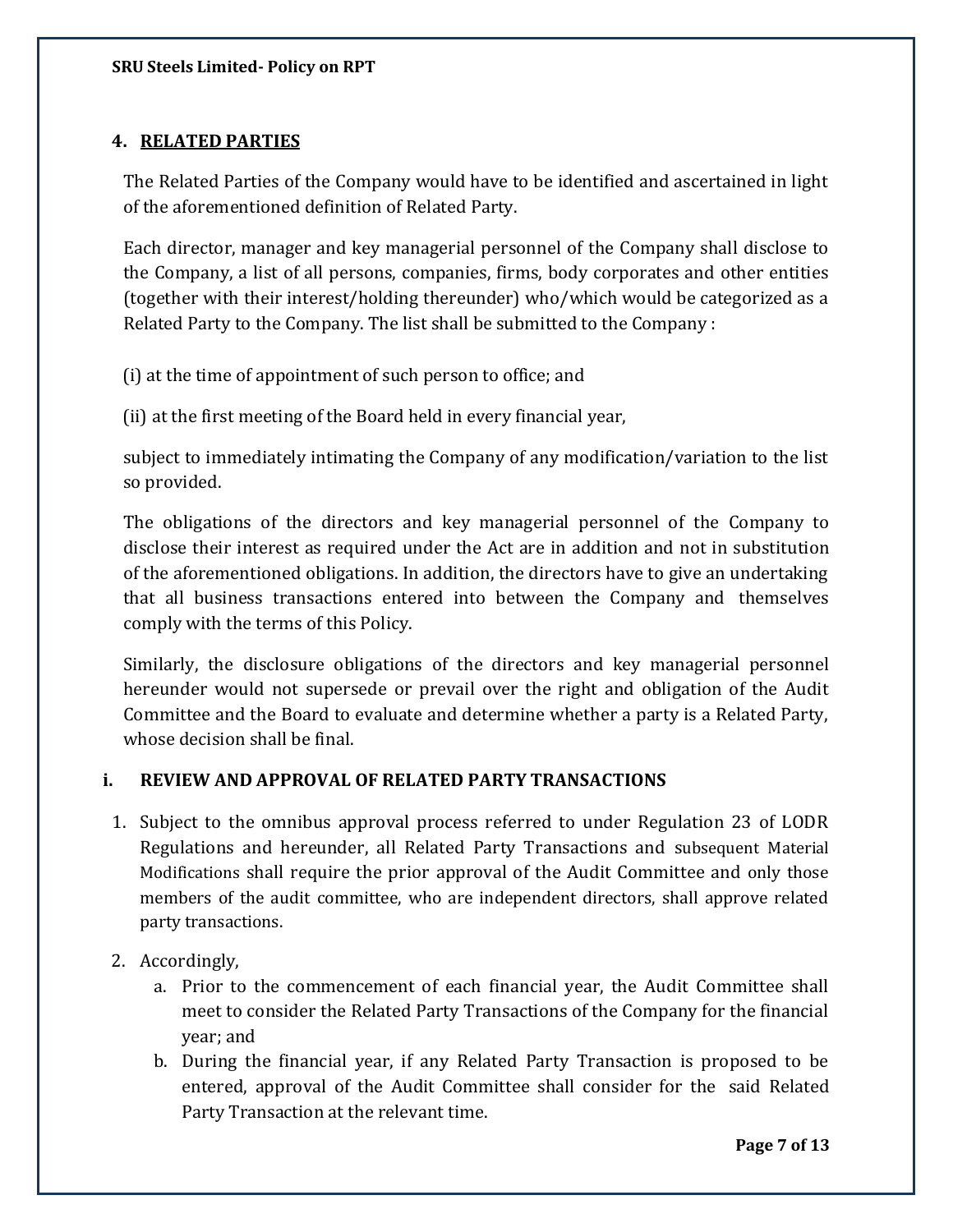- 3. The management shall present to the Audit Committee the following information with respect to each Related Party:
	- a. The name of the Related Party and the basis on which such person or entity is a Related Party (nature of relationship);
	- b. Nature, duration and particulars of the contract/transaction thereof;
	- c. In case of existing or approved contracts, transactions, details of proposed variations to the duration, current price / value and / or other terms of the contract or arrangement including a justification for the proposed variations;
	- d. The value of the contract, the consideration for the contract, an advance payments or security deposits, the manner of determining the pricing and other commercial terms of the contract;
	- e. Copy of the agreement, contract, purchase order or correspondence etc., if any.
	- f. Valuation reports in case of sale or purchase or leasing / renting of capital assets such as building, if any and if required by the Committee.
	- g. Justification as to the arm's length nature of the proposed transaction; and
	- h. Any other relevant, important or material information regarding the transaction(s) or the Related Party's interest in the transaction(s), including such other information as the Committee may require.
- 4. After reviewing such information and after seeking such other information, documentation and clarifications that the Committee may require, the members of the Audit Committee (without the participation of the Audit Committee member(s) interested in the transaction, if any) may approve or disapprove such transaction(s), subject to such monetary or other limitations and conditions as the Committee may deem fit. The Committee may convene, adjourn, re-convene and hold afresh such number of meetings as it may require in this regard.
- 5. Approval of Related Party Transactions shall be given only if it is determined by the Audit Committee that such transactions are:
	- a) in (or not inconsistent with) the best interests of the Company and its shareholders; and
	- b) on terms that are fair and comparable to those that would be obtained in arm's length transactions with unrelated third parties.
	- c) within the threshold limits/ criteria approved by the Board of Directors.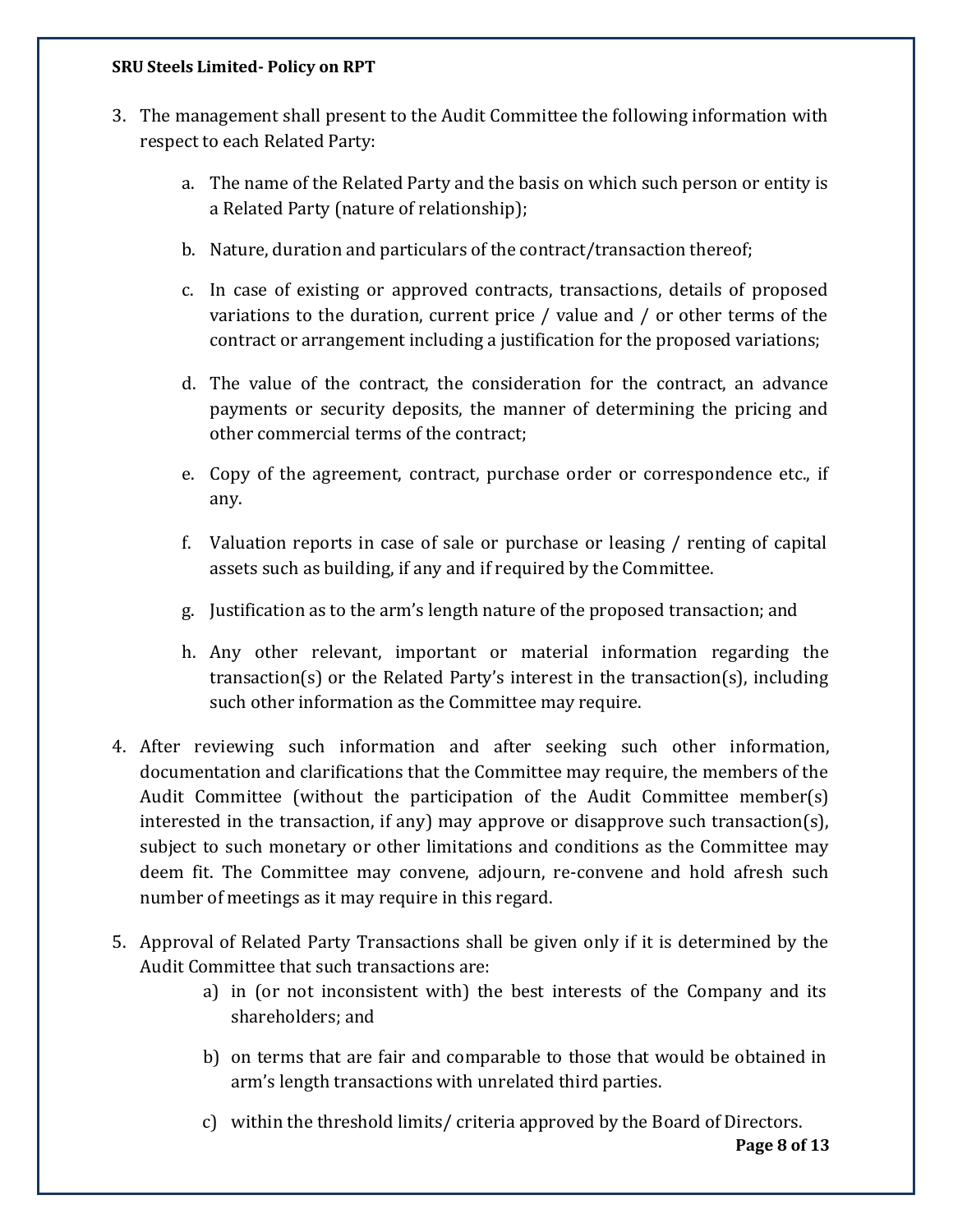The Committee shall have due regard to (i) the business and commercial rationale for the transaction; (ii) alternate options available with the Company; and (iii) the nature and extent of any interest, including any actual or potential conflict of interest of the management, Board members, key managerial personnel and shareholders.

- 6. No member of the Audit Committee shall participate in the review, consideration or approval process of any Related Party Transaction with respect to which he is interested.
- 7. Prior approval oftheAudit committee shall be required for
	- a) All RPTs and subsequent Material Modifications
	- b) RPTs where Company's subsidiary is a party, but Company is not a party, if the value of such transaction, whether entered into individually or taken together with previous transactions during financial year exceeds 10% of the consolidated turnover of the Company, as per the last audited financial statements of the Company.
	- c) with effect from April 1, 2023, a related party transaction to whichthe Company's subsidiary is a party but the Company is not a party, if the value of such transaction whether entered into individually or taken together with previous transactions during a financial year, exceeds ten per cent of the annual standalone turnover, as per thelast audited financial statements of such subsidiary.

Provided that prior approval of the audit committee of the Company shall not be required for RPTs where a listed subsidiary of the Company is a party, but the Company is not a party, if regulation 23 and 15 (2) of SEBI LODR are applicable to such listed subsidiary.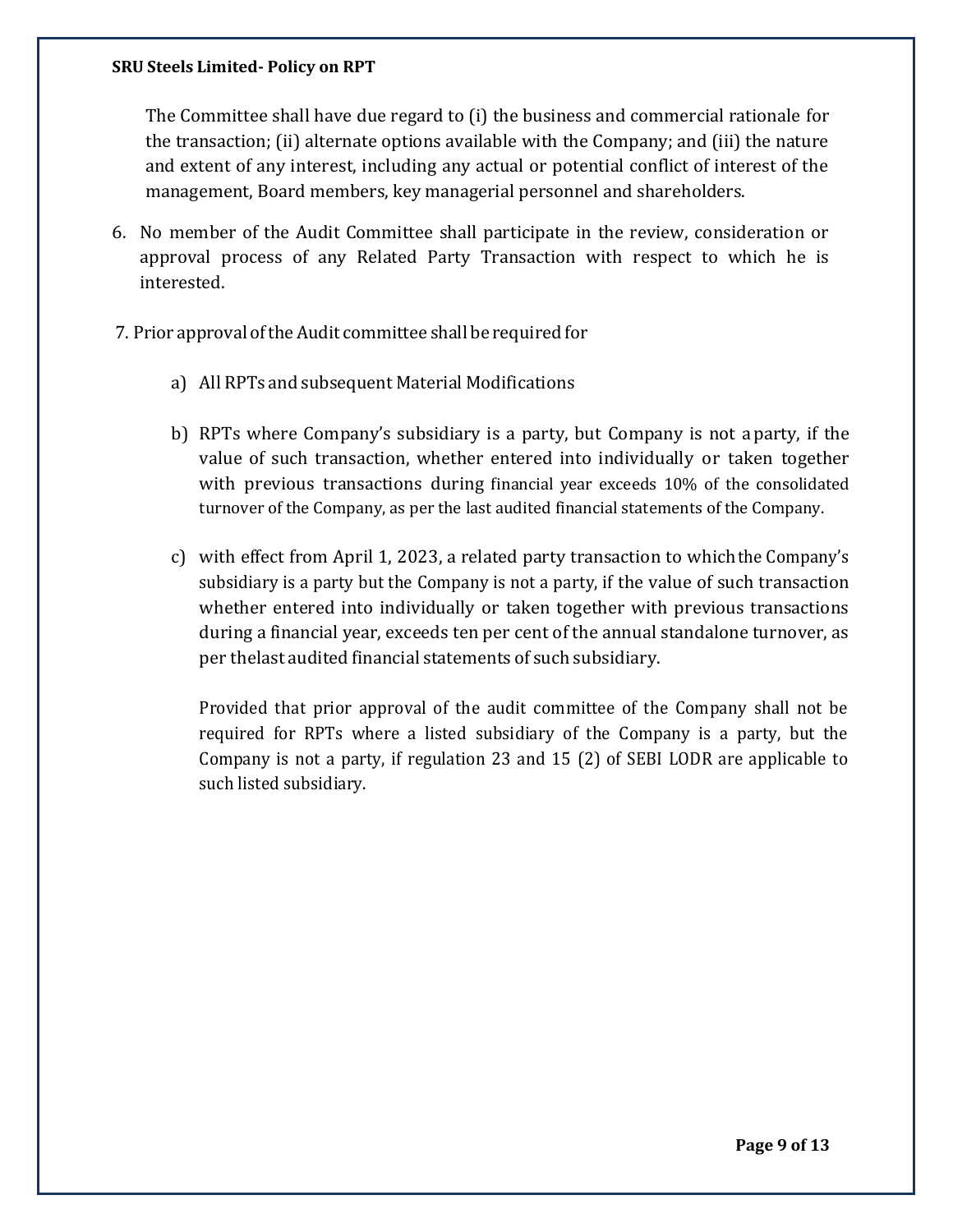#### **ii. OMNIBUS APPROVAL BY AUDIT COMMITTEE**

The Audit Committee would grant omnibus approval only if it is satisfied of the need of such approval and that it meets the criteria set out hereinabove (Para 5) for approval of Related Party Transactions.

The Audit Committee shall lay down the criteria for granting the omnibus approval in line with this Policy and such approval shall be applicable in respect of transactions which are repetitive in nature.

In the case of frequent / regular / repetitive transactions which are in the normal course of business of the Company, the Audit Committee may grant standing preapproval / omnibus approval. While granting the approval, the Audit Committee shall satisfy itself of the need for the omnibus approval and that the same is in the interest of the Company. The omnibus approval shall specify the following:

- a. Name of the related party
- b. Nature of the transaction
- c. Period of the transaction
- d. Maximum amount of the transactions that can be entered into
- e. Indicative base price / current contracted price and formula for variation in price, if any.
- f. Such other conditions as the Audit Committee may deem fit.

Such transactions will be deemed to be pre-approved and may not require any further approval of the Audit Committee for each specific transaction. The thresholds and limitations set forth by the Committee would have to be strictly complied with, and any variation thereto including to the price, value or material terms of the contract or arrangement shall require the prior approval of the Audit Committee.

Further, where the need of the related party transaction cannot be foreseen and all prescribed details (as aforementioned) are not available, the Audit Committee may grant omnibus approval subject to the value per transaction not exceeding Rs.1,00,00,000/- (Rupees One Crore only).

Further, the Audit Committee shall, on a quarterly basis, review and assess such transactions including the limits to ensure that they are in compliance with this Policy. The omnibus approval shall be valid for a period of one year and fresh approval shall be obtained after the expiry of one year.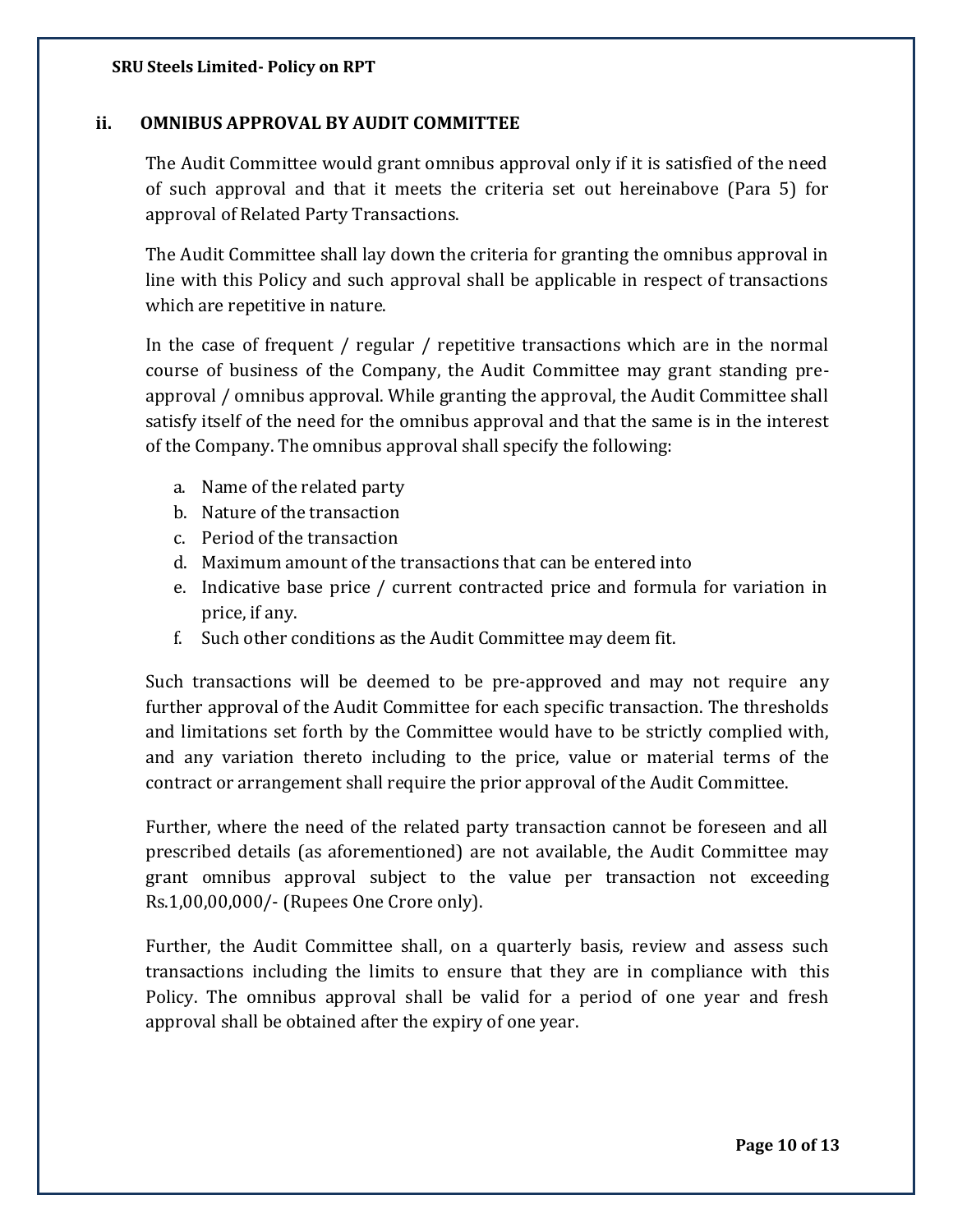#### **5. APPROVAL OF THE BOARD AND THE SHAREHOLDER**

a) All Related Party Transactions which are not in the ordinary course of business or not at the arm's length price shall require prior approval ofthe Board of Directors of the Company. Where any director is interested in any Related Party Transaction, such director will abstain fromdiscussion and voting on the subject matter of the resolution relating to such Transaction.

Further, all related party transactions which are not in the ordinary course of business or not at the arm's length price and are exceeding threshold limits prescribed in the Companies Act, 2013 as per Annexure B shall also require prior approval of shareholders of the Company by way of Ordinary Resolution and all entities falling under the definition of Related Parties shall not vote to approve the relevant transaction, irrespective of whether the entity is a party to the particular transaction or not.

Further, the information as prescribed under the Companies Act, 2013 and/or the SEBI Listing Regulations, from time to time shall be provided in the Notice to the shareholders for consideration of RPTs.

b) Pursuant to Regulation 23, All the Material Related Party Transactions and subsequent Material Modifications shall require prior approval of the Board and shareholders through Ordinary Resolution and no Related Party shall vote to approve such resolutionswhether the entity is a related party tothe particular transaction or not.

Provided that prior approval of shareholders of the Company shall not be required for RPTs where listed subsidiary is a party, but the Company is not a party, if regulation 23 and 15 (2) of SEBI LODR are applicable to such listed subsidiary.

Provided that the Material Related Transactions entered into by the Company with its wholly owned subsidiary(ies) whose accounts are consolidated with the company and placed before the shareholders atthe general meeting for approval shall not require approval of the shareholders.

Provided that the provisions pertaining to -

- Prior approval of the Audit Committee for all RPTs;
- Omnibus approval for RPTs; and
- Prior approval of shareholders for Material Related Party Transactions and subsequent Material Modifications

**Page 11 of 13** shall not be applicable when the transactions are entered into between two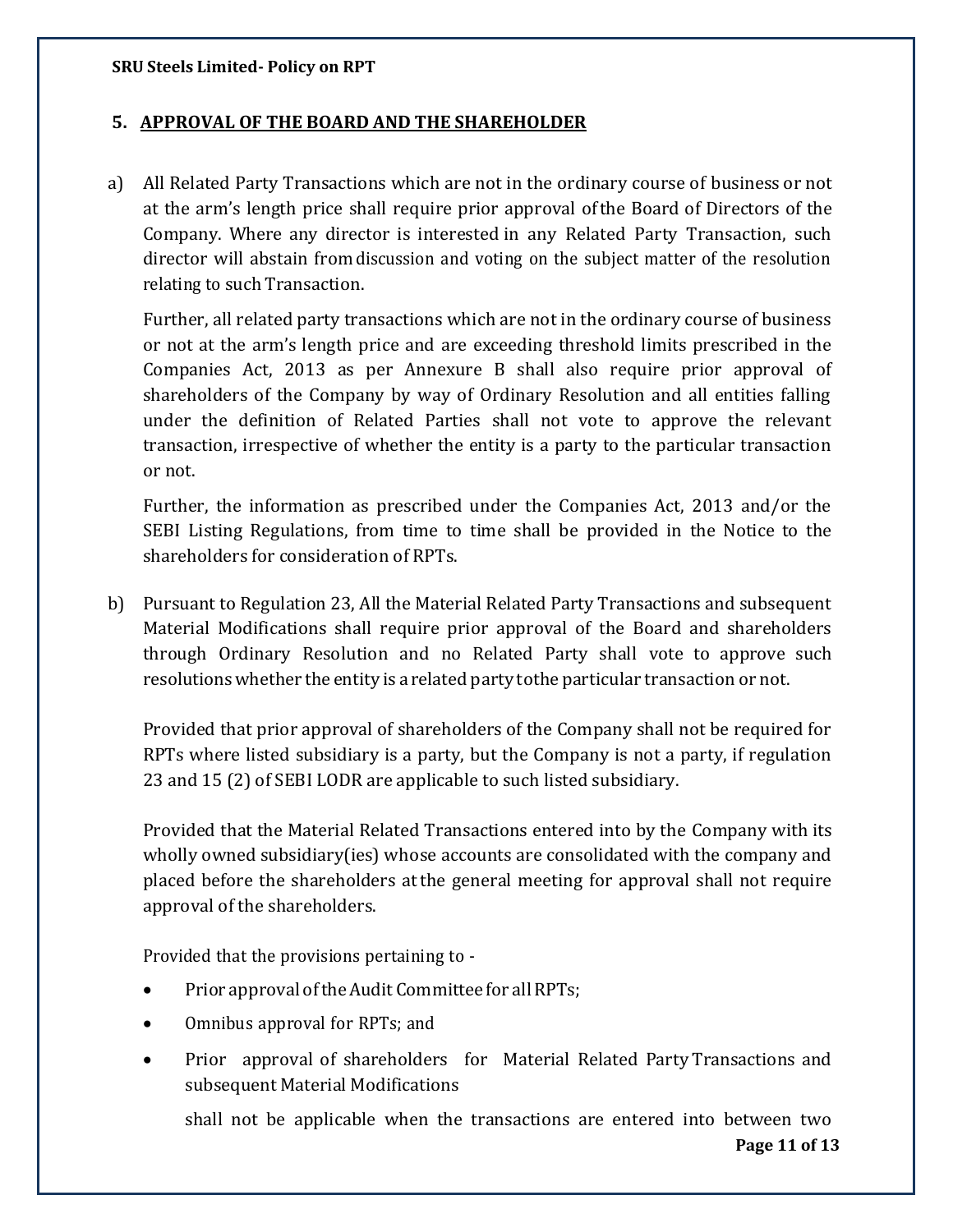wholly owned subsidiaries of the Company, whose accounts are consolidated with the Company and placed before the shareholders at the general meeting for approval.

#### **6. DISCLOSURE**

- a) Every Related Party Transaction with proper justification shall be disclosed in the Directors Report.
- b) Material RPTs shall be provided in the notice to shareholders.
- c) Details of all material transactions with related parties shall be disclosed quarterly along with the compliance report on corporate governance.
- d) The Company shall submit [enhanced disclosure of information related to RPTs to be provided to the stock exchanges every six months in the formatspecified by the SEBI with the following timelines:

i. within 15 days from the date of publication of financials;

ii. simultaneously with the financials w.e.f. April 1, 2023 and also publish the same on its website.

e) This policy will be uploaded on the website of the Company and the web-link of the policy shall be inserted in the Annual Report of the Company in every year.

#### **7. POLICY REVIEW**

This policy is framed based on the provisions of the Companies Act, 2013, and rules thereunder and the requirements of the SEBI LODR.

In case of any subsequent changes in the provisions of the Companies Act, 2013 and SEBI LODR or any other regulations ("the Regulations") which makes any of the provisions in the policy inconsistent with the Regulations, the provisions of the Regulations would prevail over the Policy and the provisions in the policy would be modified in due course to make it consistent with the Regulations.

The Board of Directors shall review atleast once in every 3 years and may amend this policy at any time, in whole or in part, from time to time as per the requirement of the Act or any statute.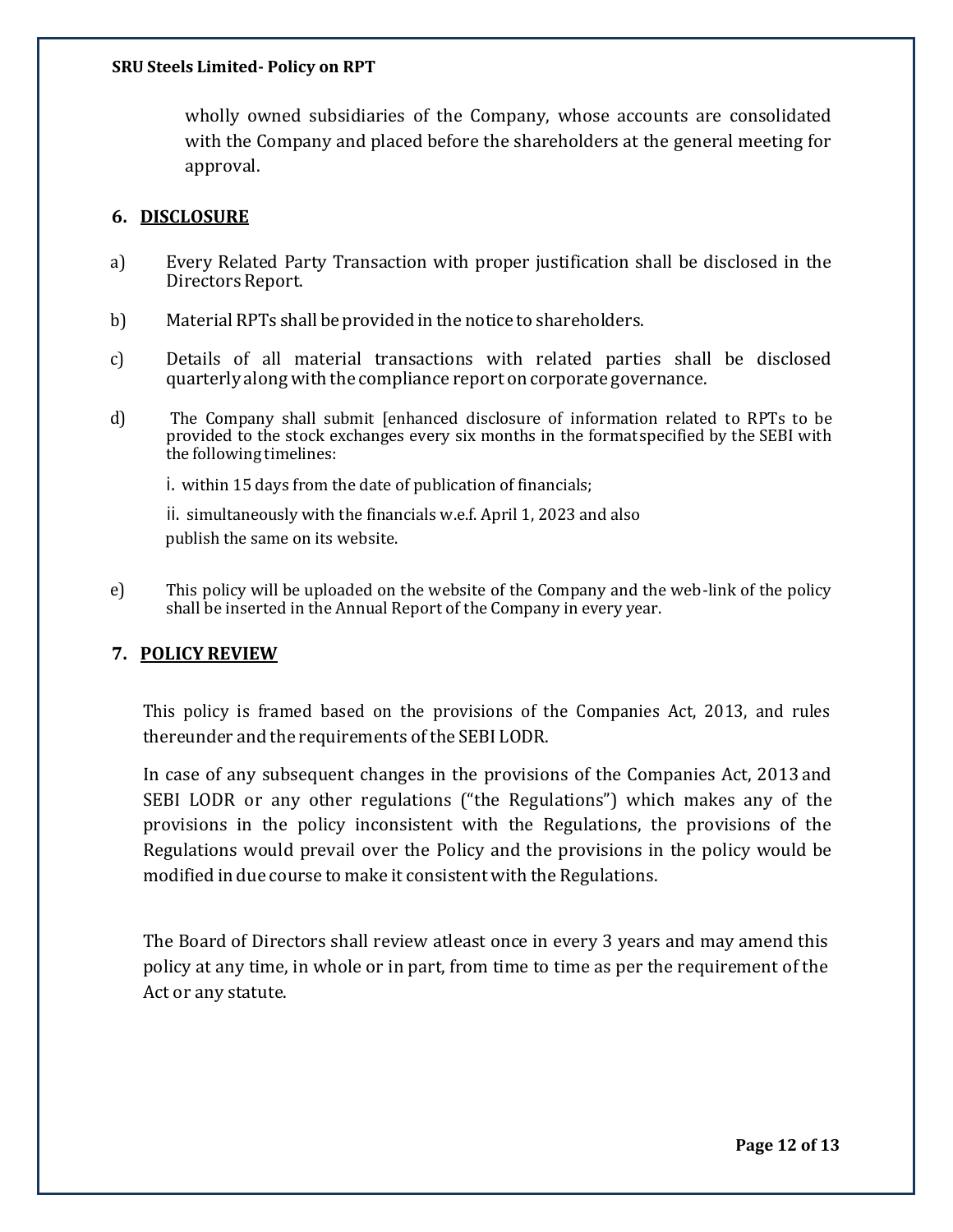**ANNEXURE- A**

#### *1. Section 2(76) of the Act:*

#### *1.1.* A related party means*:*

- i. a director or his relative;
- ii. a key managerial personnel or his relative;
- iii. a firm, in which a director, manager or his relative is a partner;
- iv. a private company in which a director or manager or his relative is a member or director;
- v. a public company in which a director or manager is a director and holds along with his relatives, more than two per cent of its paid-up share capital;
- vi. anybody corporate whose Board of Directors, managing director or manager is accustomed to act in accordance with the advice, directions or instructions of a director or manager;
- vii. any person on whose advice, directions or instructions a director or manager is accustomed to act:

Provided that nothing in sub-clauses (vi) and (vii) shall apply to the advice, directions or instructions given in a professional capacity;

- viii. anybody corporate which is-
	- A. a holding, subsidiary or an associate company of such company;
	- B. a subsidiary of a holding company to which it is also a subsidiary; or
	- C. an investing company or the venturer of the company

**Explanation**.—For the purpose of this clause, "the investing company or the venturer of a company" means a body corporate whose investment in the company would result in the company becoming an associate company of the body corporate.

ix. a director other than an independent director or key managerial personnel of the holding company or his relative with reference to a company, shall be deemed to be a related party.